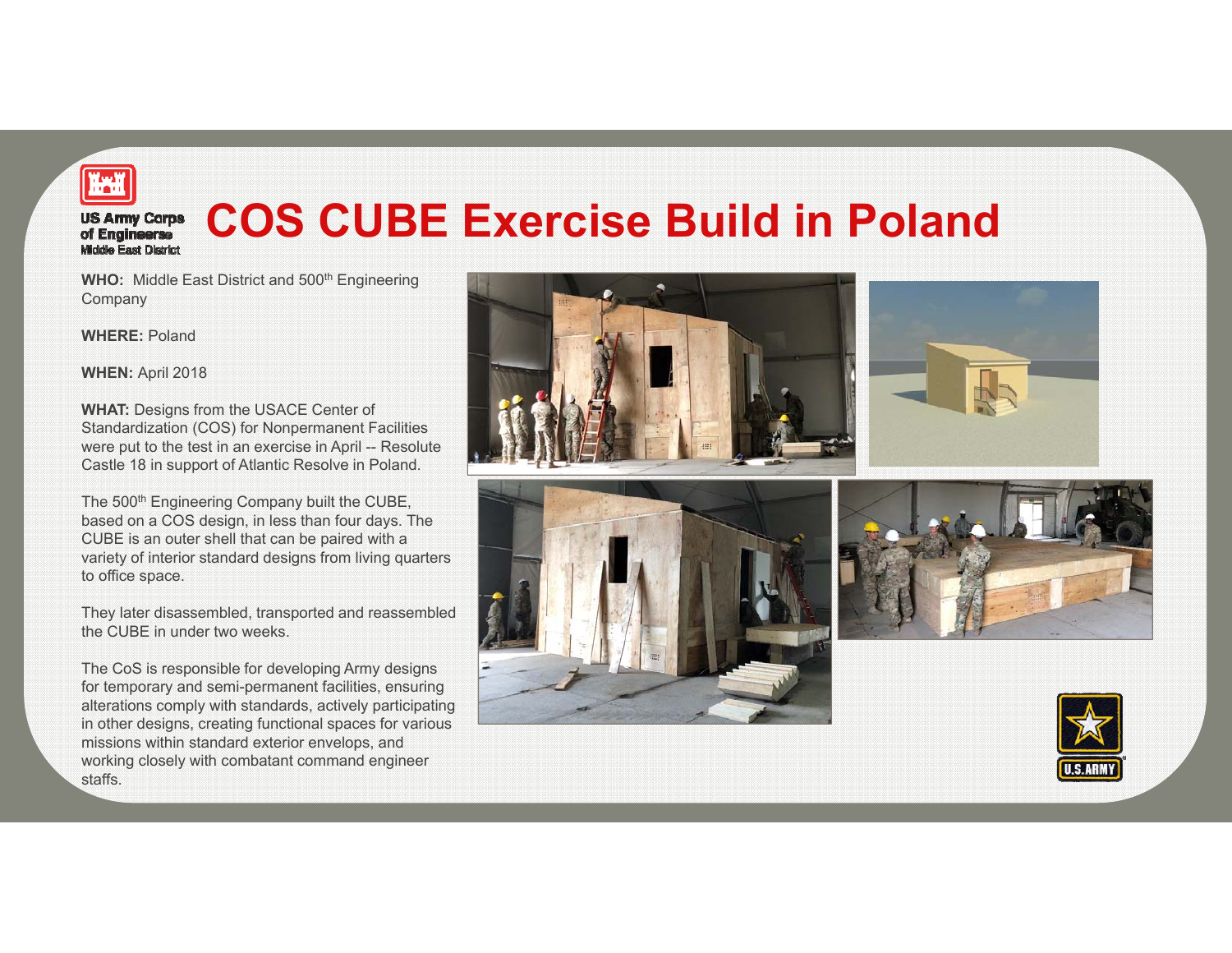## Constructing the USACE CUBE by 2LT Eva Thatcher

The United States Army Corps of Engineers (USACE) Center of Standardization (CoS) for Nonpermanent Facilities developed the Common Uniform Building Envelopment (CUBE) design as a temporary facility. Designed to replace the B, SEA, and SWA huts, the CUBE dimensions are 7.3 meters by 4.9 meters, which is the size of a single modular "bay". The structure, including the foundation which is built entirely out of wood, can be constructed in 40 hours. The CUBE is designed to be occupied for no more than five years and has the ability to be disassembled/assembled no more than six times.

Patiently waiting over a year for actual construction, USACE CoS Chief, Dale Hartmann, and his colleagues ensured they were on site to provide quality assurance and quality control at key points of construction. While forward deployed in support of Resolute Castle 18, 3<sup>rd</sup> Platoon, 500<sup>th</sup> Engineer Support Company, 15<sup>th</sup> Engineer Battalion (15<sup>th</sup> EN BN) fabricated and assembled the first ever USACE CUBE. Over an eight day period, the platoon erected the CUBE and then dissembled it for nonengineers to assemble using an instruction manual as a guide.

3<sup>rd</sup> Platoon hit the ground running upon arrival to Camp Trzebien, Poland. They quickly set up the job site, identified separate teams for fabrication, and established an efficient battle rhythm. By using a detailed design manual the Soldiers did not have difficulty understanding how to turn raw materials into individual CUBE pieces, i.e. foundation boxes, floor, wall and truss roof panels. As each CUBE piece was completed, the CUBE's design load strength and durability became very apparent. The seismic basis of design was from Bagram, Afghanistan. The roof's live and snow load is 98 kg/sq. m. The floor's live load is 490 kg/sq. m. The wind load can withstand 115 mph wind gusts while the foundation has been designed for an allowable bearing capacity of 1,500 psf.

 During construction operations, the OIC and NCOIC of the project, alongside the USACE CoS Chief, identified friction points and key pieces of information that would help USACE develop and refine a more efficient end product. The first of those friction points identified was the complexity of the plans. For example, the truss roof panel system consisted of 24 x 16 ft. trusses. When assembled, one truss roof panel required four top chords, four bottom chords, six struts, four diagonal braces, numerous 8-penny nails, twelve mending plates and five sheathings weighing in at approximately 275 pounds. In order to expedite the construction, the platoon created a customized jig to provide repeatability and accuracy. In addition to the jig, the platoon created a device to assist lifting and guiding the truss panels into place. As an improvement, the roof system could use individual trusses and install a tin roof instead of plywood. This method would allow for better packaging in a 20 ft. container and decrease overall weight and volume.